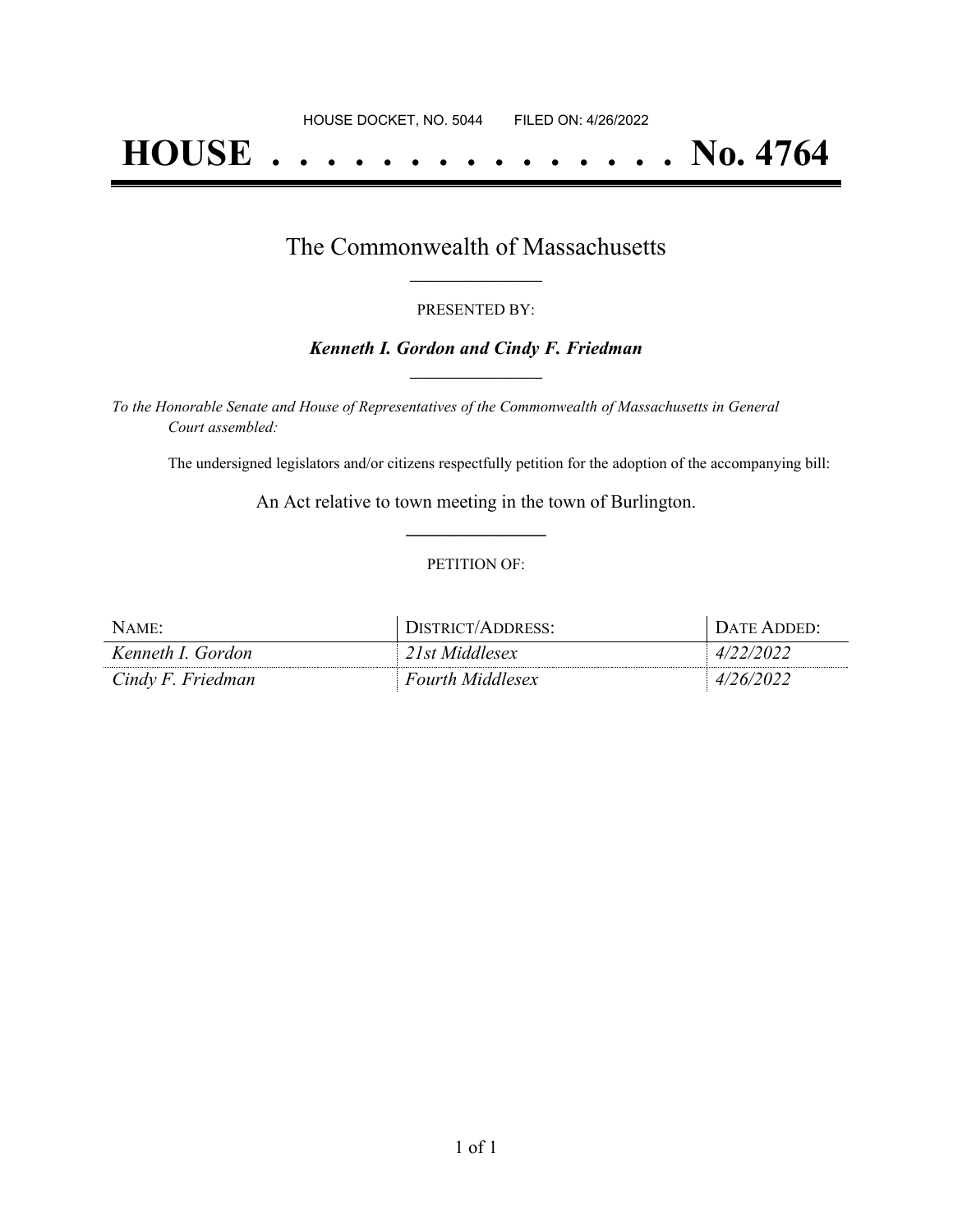## **HOUSE . . . . . . . . . . . . . . . No. 4764**

By Representative Gordon of Bedford and Senator Friedman, a joint petition (accompanied by bill, House, No. 4764) of Kenneth I. Gordon and Cindy F. Friedman (by vote of the town) relative to town meetings in the town of Burlington. Election Laws. [Local Approval Received.]

## The Commonwealth of Massachusetts

**In the One Hundred and Ninety-Second General Court (2021-2022) \_\_\_\_\_\_\_\_\_\_\_\_\_\_\_**

**\_\_\_\_\_\_\_\_\_\_\_\_\_\_\_**

An Act relative to town meeting in the town of Burlington.

Be it enacted by the Senate and House of Representatives in General Court assembled, and by the authority *of the same, as follows:*

| 1              | SECTION 1. Chapter 686 of the Acts of 1970, as most recently amended by Chapter 65                  |
|----------------|-----------------------------------------------------------------------------------------------------|
| 2              | of the Acts of 2021, is hereby amended by striking out section 4 and inserting in place thereof     |
| 3              | the following section:-                                                                             |
| $\overline{4}$ | SECTION 4. There shall be a total of eighteen town meeting members elected from each                |
| 5              | precinct. When a new precinct is added, the six candidates who receive the highest number of        |
| 6              | votes shall be declared elected to a three-year term. The six candidates in the precinct who        |
| 7              | receive the next highest number of votes shall be declared elected to a two-year term. The six      |
| 8              | candidates who receive the next highest number of votes shall be declared elected to a one-year     |
| 9              | term. Thereafter, all such town meeting members shall be elected to three-year terms.               |
| 10             | In the event of a tie vote for the office of town meeting member, the town clerk shall,             |
| 11             | within seven days of the election, call together at a convenient place, all the representative town |
| 12             | meeting members from the precinct in which the tie vote occurs and the candidates for that office   |